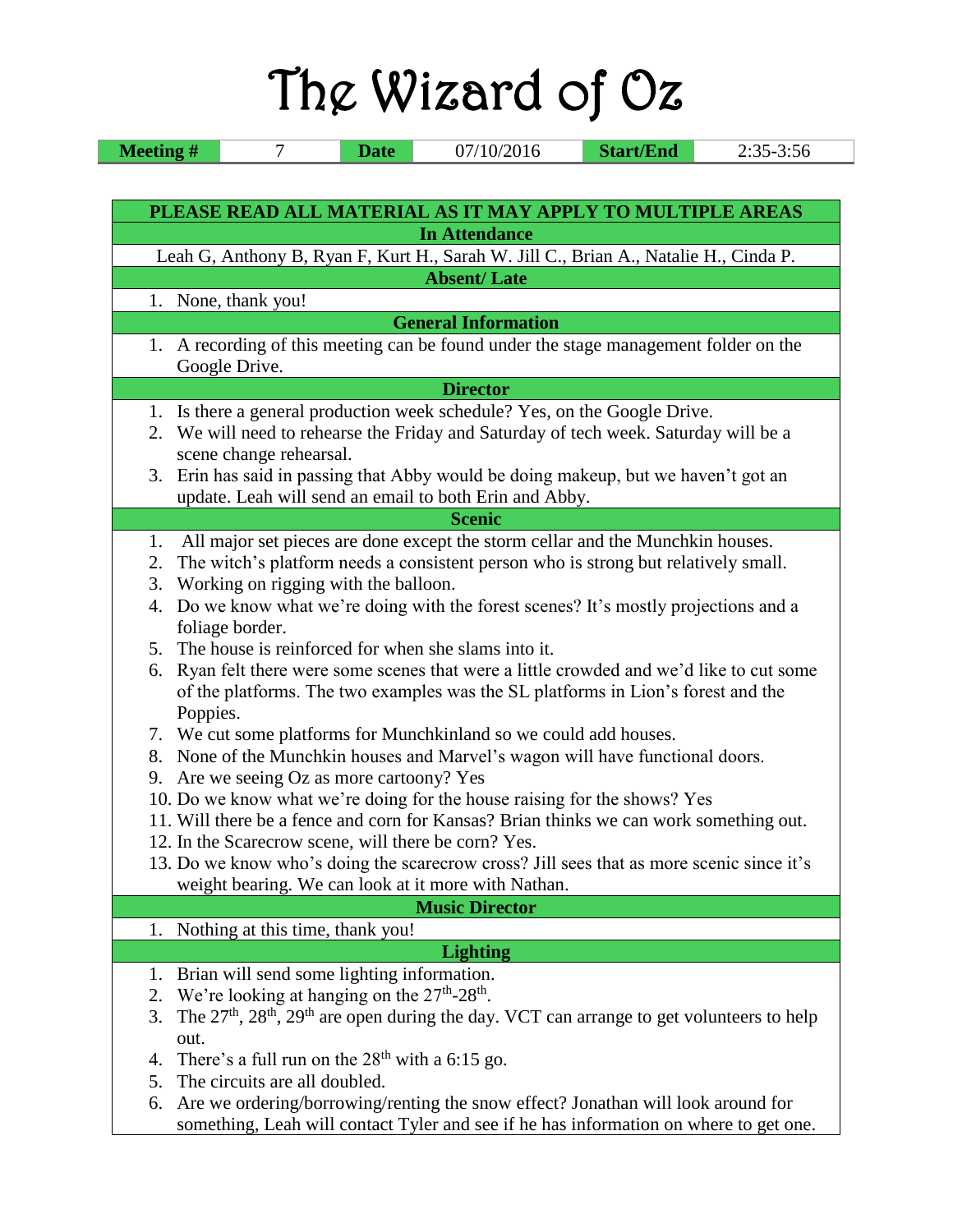| 7. How green can we go for Emerald City? Having too much green could make people                |  |  |
|-------------------------------------------------------------------------------------------------|--|--|
| look sick, but we can have green cyc lights.                                                    |  |  |
| In the Emerald City (and other a couple other scenes), there are six hollow columns<br>8.       |  |  |
| wrapped in fabric that can be lit from in the inside.                                           |  |  |
| <b>Costumes</b>                                                                                 |  |  |
| 1. Dorothy's dress is being made.                                                               |  |  |
| 2. We have a design of the Jitterbug. They have four piece wings.                               |  |  |
| The Winkies are all fitted.<br>3.                                                               |  |  |
| 4. Eleven of the poppies should be done tonight.                                                |  |  |
| 5. Miss Gulch will have a thinner skirt and the Witch will have a fuller one, so the skirt      |  |  |
| can drop out like we talked about before.                                                       |  |  |
| 6. Do the flying monkeys need jackets and the wing pieces? No, we don't need them.              |  |  |
| 7. Will the monkeys have hats? Yes, and we would like them to match the wing pieces.            |  |  |
| 8. Will the monkeys have tails? We would like them to.                                          |  |  |
| 9. Can we use black slacks for the men in the Emerald City? Yes                                 |  |  |
| 10. We will schedule time to look at costumes.                                                  |  |  |
| 11. We have things to start building the Tinman.                                                |  |  |
| 12. We were thinking the $22nd$ for the dog rehearsal at 1-4.                                   |  |  |
| 13. Can Dorothy have a pocket for dog treats?                                                   |  |  |
| <b>Sound</b>                                                                                    |  |  |
|                                                                                                 |  |  |
| 1. Nothing at this time, thank you.                                                             |  |  |
| <b>Properties</b>                                                                               |  |  |
| 1. Anthony has a bridle for Jill.                                                               |  |  |
| There are some difficulties with layering videos for the tornado. To help simplify it, we<br>2. |  |  |
| would like to do silhouettes cut-out props.                                                     |  |  |
| 3. Pulling stuff from USD.                                                                      |  |  |
| Jill has been talking to Scott about the pyro.<br>4.                                            |  |  |
| 5. We found a globe, but we will need to cut the hole for the head bigger.                      |  |  |
| What would you like for the Munchkinland delegation banners? Margret only needs a<br>6.         |  |  |
| clarinet thing.                                                                                 |  |  |
| 7. We haven't put the shutters on the house because we're not sure how you want it done.        |  |  |
| Jill thinks it's be similar to what we did for Mary Poppins.                                    |  |  |
| 8. Can we get a wooden chair for Dorothy's house?                                               |  |  |
| 9. Can we find out flash paper gloves?                                                          |  |  |
| 10. Can we get a prop Toto?                                                                     |  |  |
| <b>Projections</b>                                                                              |  |  |
| Natalie brought the projections in.<br>1.                                                       |  |  |
| There are three forests and two Poppies.<br>2.                                                  |  |  |
| 3. Do we need the painted brick road to line up with the projection? No, it's not               |  |  |
| important.                                                                                      |  |  |
| The Twister is the only projection for Kansas.<br>4.                                            |  |  |
| Can you extend the Google invitation to Johnathan?<br>5.                                        |  |  |
| We will have the opening moving credits at the top.<br>6.                                       |  |  |
| Can we do the entr'acte for intermission? Just a nonmoving slide?<br>7.                         |  |  |
| 8. The overture is 2:40.                                                                        |  |  |
| There are some difficulties with layering videos for the tornado. To help simplify it, we<br>9. |  |  |
| would like to do silhouettes cut-out props.                                                     |  |  |
| 10. What are we thinking for the Witch's transformation? We would like to do a back-lit         |  |  |
| shadow.                                                                                         |  |  |
| 11. Are we being cautious about making it too scary for kids? No, we can have lighting!         |  |  |
| 12. Can we schedule filming for Professor Marvel next week? Yes                                 |  |  |